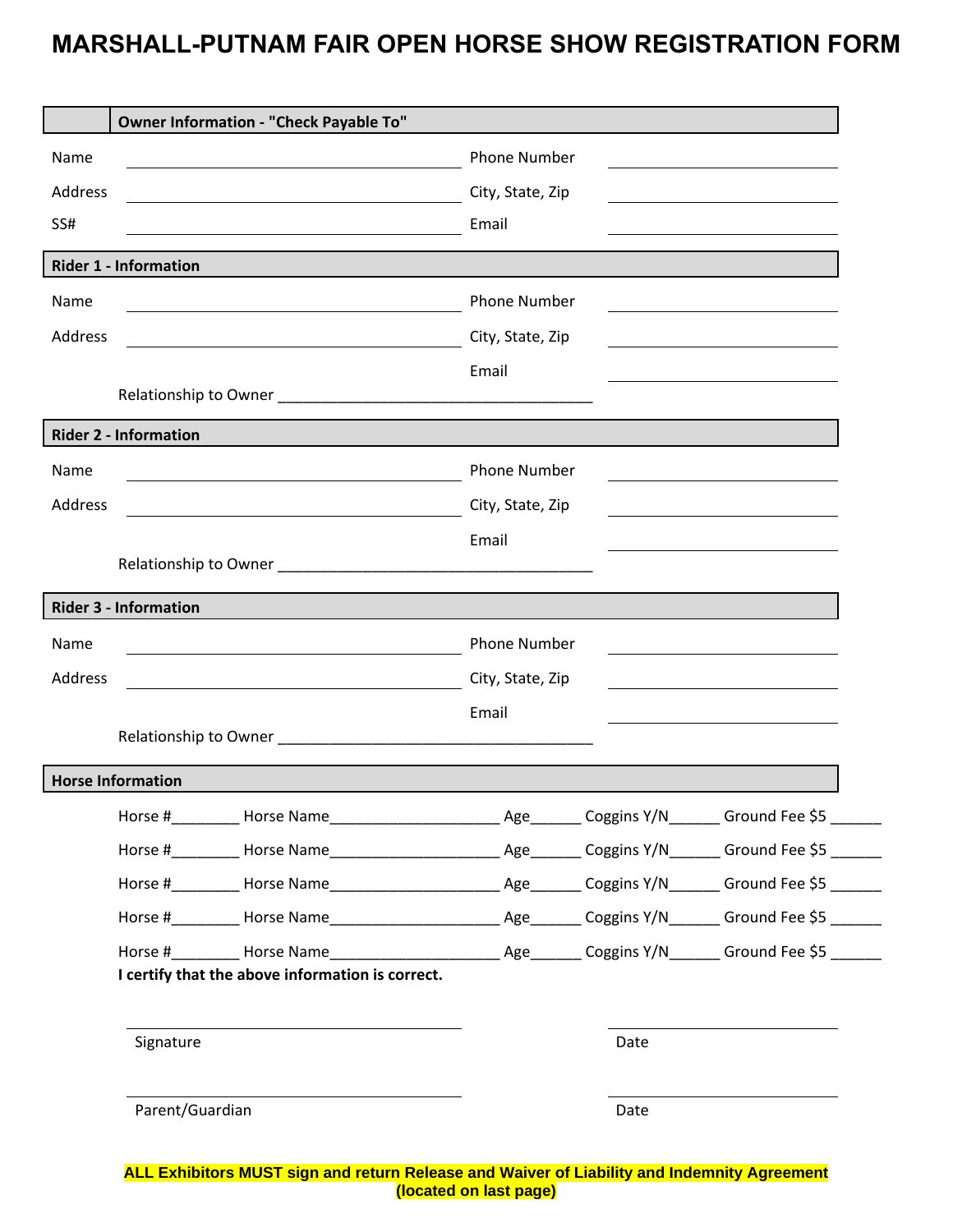| <b>Class</b> | <b>Description</b>                                                                  | <b>Horse</b><br># | <b>Rider</b> | <b>Entry</b><br>Fee \$5 | <b>Check Written To</b> |
|--------------|-------------------------------------------------------------------------------------|-------------------|--------------|-------------------------|-------------------------|
|              |                                                                                     |                   |              |                         |                         |
| 3000         | Youth Halter - 18 yrs & under                                                       |                   |              |                         |                         |
|              | Open Halter                                                                         |                   |              |                         |                         |
| 3001         |                                                                                     |                   |              |                         |                         |
| 3002         | Showmanship (18 yrs. & under)                                                       |                   |              |                         |                         |
| 3003         | Showmanship (19 yrs. & over) -<br>Iner Anderson Memorial Class                      |                   |              |                         |                         |
| 3004         | Leadline - No Entry Fee<br>Required for this class (8 years<br>and under).          |                   |              | <b>NONE</b>             |                         |
| 3005         | <b>Huntseat Pleasure</b>                                                            |                   |              |                         |                         |
| 3006         | 2 & 3 yr. Old Snaffle Bit Western<br>Pleasure                                       |                   |              |                         |                         |
| 3007         | Open Walk/Trot - 18 yrs & under                                                     |                   |              |                         |                         |
| 3008         | Open Walk/Trot - 19 yrs & over                                                      |                   |              |                         |                         |
| 3009         | Jr. Horse Western Pleasure -<br>Horse 5 yrs & under                                 |                   |              |                         |                         |
| 3010         | Sr. Horse Western Pleasure -<br>Horse 6 yrs & over                                  |                   |              |                         |                         |
| 3011         | Open Pleasure                                                                       |                   |              |                         |                         |
| 3012         | Color Breed Western Pleasure<br>(REG. PAPERS IN HAND)                               |                   |              |                         |                         |
| 3013         | Western Pleasure - 18 yrs &<br>under                                                |                   |              |                         |                         |
| 3014         | Western Pleasure - 19 yrs &<br>over                                                 |                   |              |                         |                         |
| 3015         | Horsemanship                                                                        |                   |              |                         |                         |
| 3016         | Second Chance Open Pleasure -<br>No 1st or 2nd place riders<br>(from today) allowed |                   |              |                         |                         |
|              |                                                                                     |                   | <b>Total</b> |                         |                         |

**Thank you for attending the M-P Fair Open Horse Show**